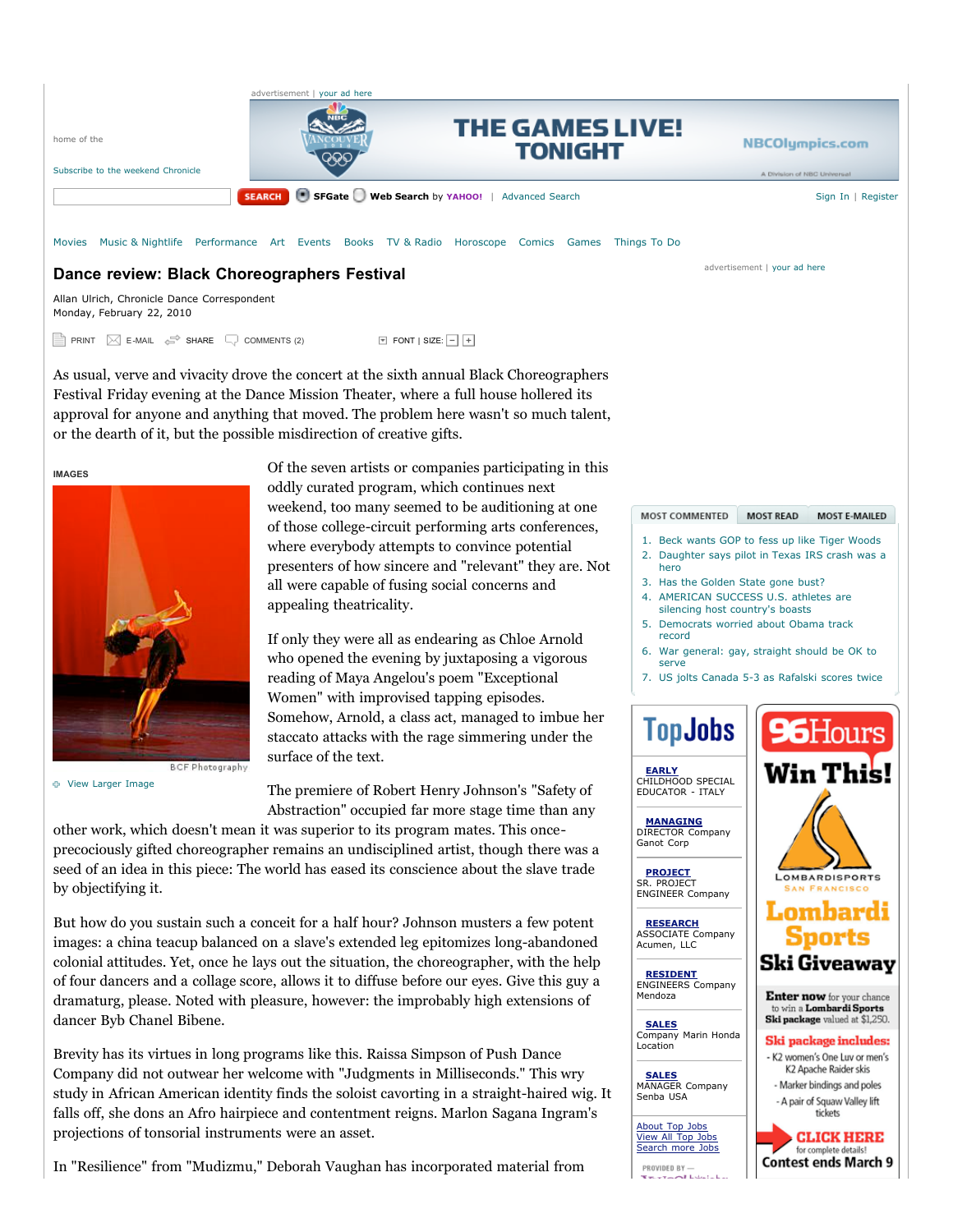Cuba and Zimbabwe into the group forays, ruggedly dispatched by members of Dimensions Dance Theater and accompanied live by an unrelenting percussion consort. More beguiling was the excerpt from Rosangela Silvestre's "Oya," restaged by Kendra Kimbrough Barnes. This Afro-Caribbean number boasted elegantly articulated unison performances from the company of eight women ablaze in crimson and wonderfully delicate contributions from percussionist Taji Maalik and vocalist Delina Patrice Brooks.

It is hard to fathom the plan behind Reginald Ray-Savage's assault on Stravinsky's "Agon," premiered last month and here given its San Francisco premiere. Even if this shimmering atonal music had not been composed expressly for George Balanchine (who was inspired to make a neo-classic masterpiece), Ray-Savage's limited modern dance vocabulary would have been woefully inadequate to the task. His five committed performers somehow locked into a rhythm, but their flailing arms couldn't begin to mirror Stravinsky's lapidary construction and impeccable organization.

**Black Choreographers Festival: Here & Now 2010:** Friday through Sunday. Dance Mission Theater, 3316 24th St., S.F. \$15-\$20. (415) 273-4633. www.brownpapertickets.com.

*E-mail Allan Ulrich at datebookletters@sfchronicle.com.*

*This article appeared on page E - 3 of the San Francisco Chronicle*

# **Subscribe to the San Francisco Chronicle and get a gift:**



**More Articles From SFGate.com:**

02/17/2010

02/20/2010

02/20/2010

02/18/2010

02/22/2010

Oakland hills home offers views

Books Inc. owners write formula for success

Group tries to boost S.F. manufacturing

Lincecum, Kemp receive largest percentage raises

Pa. girl's 25-year-old case lends hope to others

**Sunday +** a **\$15** gift card **Fri-Sun +** a **\$15** gift card **Mon-Sun +** a **\$25** gift card Select an offer



**From Around The Web:** Maya Angelou: Global Renaissance Woman 02/21/2010 - 3quarksdaily.com Dance Review | 'Kings of the Dance': Men Dancing vs. Male Centrality 02/22/2010 - nytimes.com Paul Taylor: Return of the Beloved Renegade 02/19/2010 - nytimes.com Step-by-step guide to dance: National Dance Company Wales 02/16/2010 - guardian.co.uk Review: Spectrum's 'China' is sound and fury - too much so 02/19/2010 - seattletimes.nwsource.com

**Related Searches:** African American, Maya Angelou, Modern dance **ADVERTISEMENT** 

Roots of Rock **AMANA** Shirts & more inspired by Roots of Rock Apparel Free shipping on orders over \$50

PRINT  $\boxtimes$  E-MAIL  $\iff$  SHARE  $\Box$  COMMENTS (2)

#### **(2)** View Comments »

# **Share your thoughts on this story.**

#### **Add Your Comment**

You must be signed in to add a comment. Sign In | Register

Submit

# **YAHOUL notions**

Your world, chronicled. San Francisco Chronicle **SFGate.com** 

### **REAL ESTATE**



**San Francisco Symphony early conductor's Seacliff home** German-born conductor Alfred Hertz owned this 3,712-square-foot home at 770 El Camino Del Mar in tony...

Fewer than 15 units left in SoMa's Infinity Mortgage relief funds headed to California Rate of borrowers behind on mortgage dips

**Featured Property** 



MILL VALLEY \$1,350,000 3 Beds, 2.1 Bath Morgan Lane More Properties

Search Real Estate »

# CARS



 $\sqrt{2\pi}$ 

i.

Several of my girlfriends have referred to me as a "car guy," which is pretty accurate. In my lifetime...

GMC upgrades Acadia Denali Toyota upgrades Avalon for '11 Honda aims to get Accord back on top

## **Featured Vehicle**



2010 BMW X3 \$47,275 BMW of San Francisco Details | Similar Cars

Search Cars »

# **JOBS**



### **For hourly workers, time equals pay, happiness**

Research from Stanford University suggests that workers who get paid by the hour are happier than...

Safeway janitors agree to tentative labor deal Movers and Shakers Buy a business and be your own boss

Search Jobs »



Central Park Bicycle



Rentals-Tours



Nokia 5530 XpressMusic Unlocked at cellhut.com



AKC female and male maltases puppies



AKITA pup Top AKC lines registered, sweet local